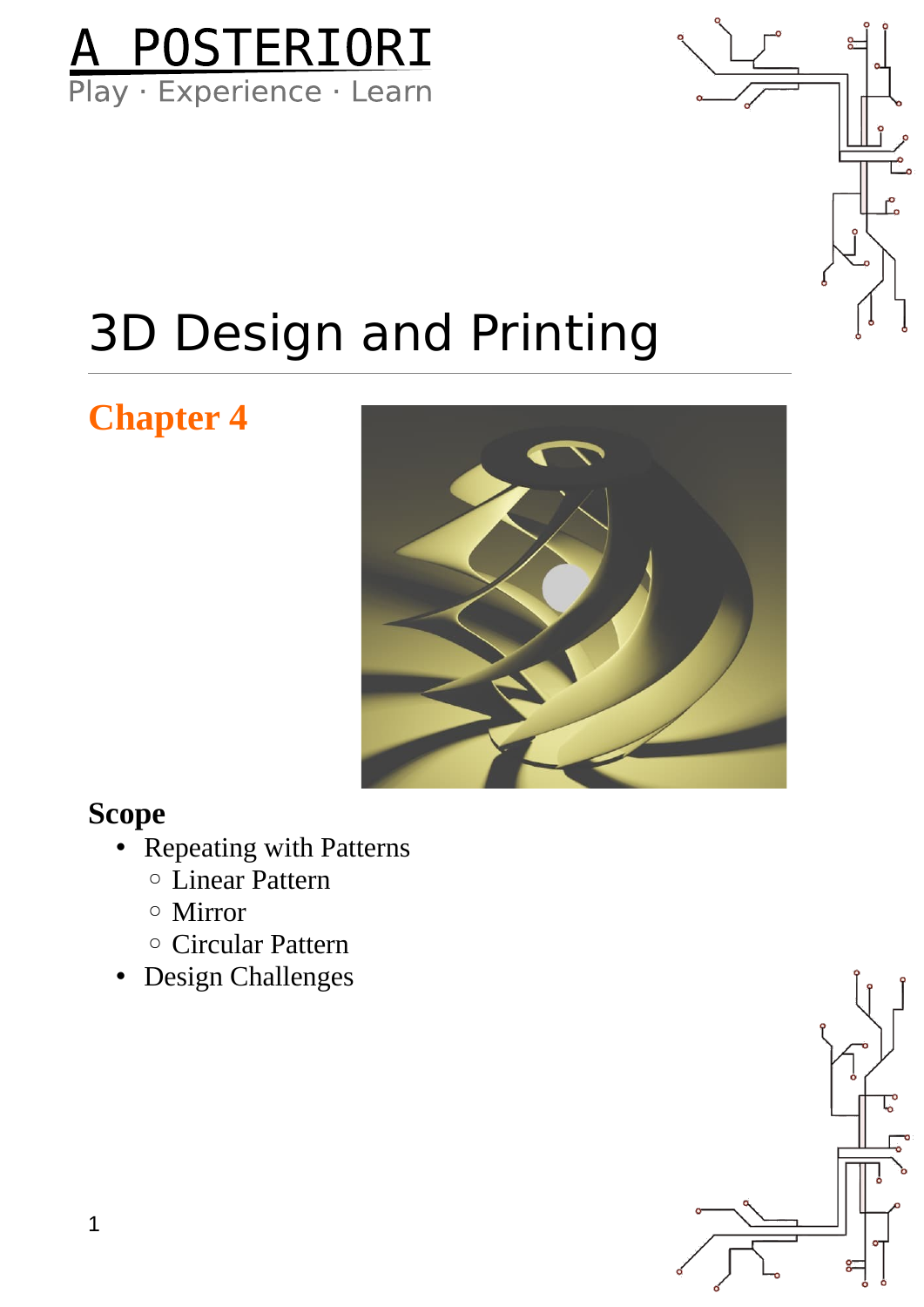

### **4.1 Repeating With Patterns**

#### **Introduction**

In the previous lessons, we learned to create parts using extrude, revolve, sweep, and loft. We also learn that each of these steps can be used to add or remove materials from the design. That's really enough to cover nearly all your design needs, but what happen when you have a design like this…



You can manually draw each and every one of these hexagons (...there are 101 in total), but it going to take you a while. You probably have better things to do with your time.

In this lesson, we'll be using patterns to repeat a design feature. You can think of it as a shortcut to help you create complex designs fast. We'll be covering 3 types of patterns today:

- Linear Pattern
- **Mirror**
- Circular Pattern

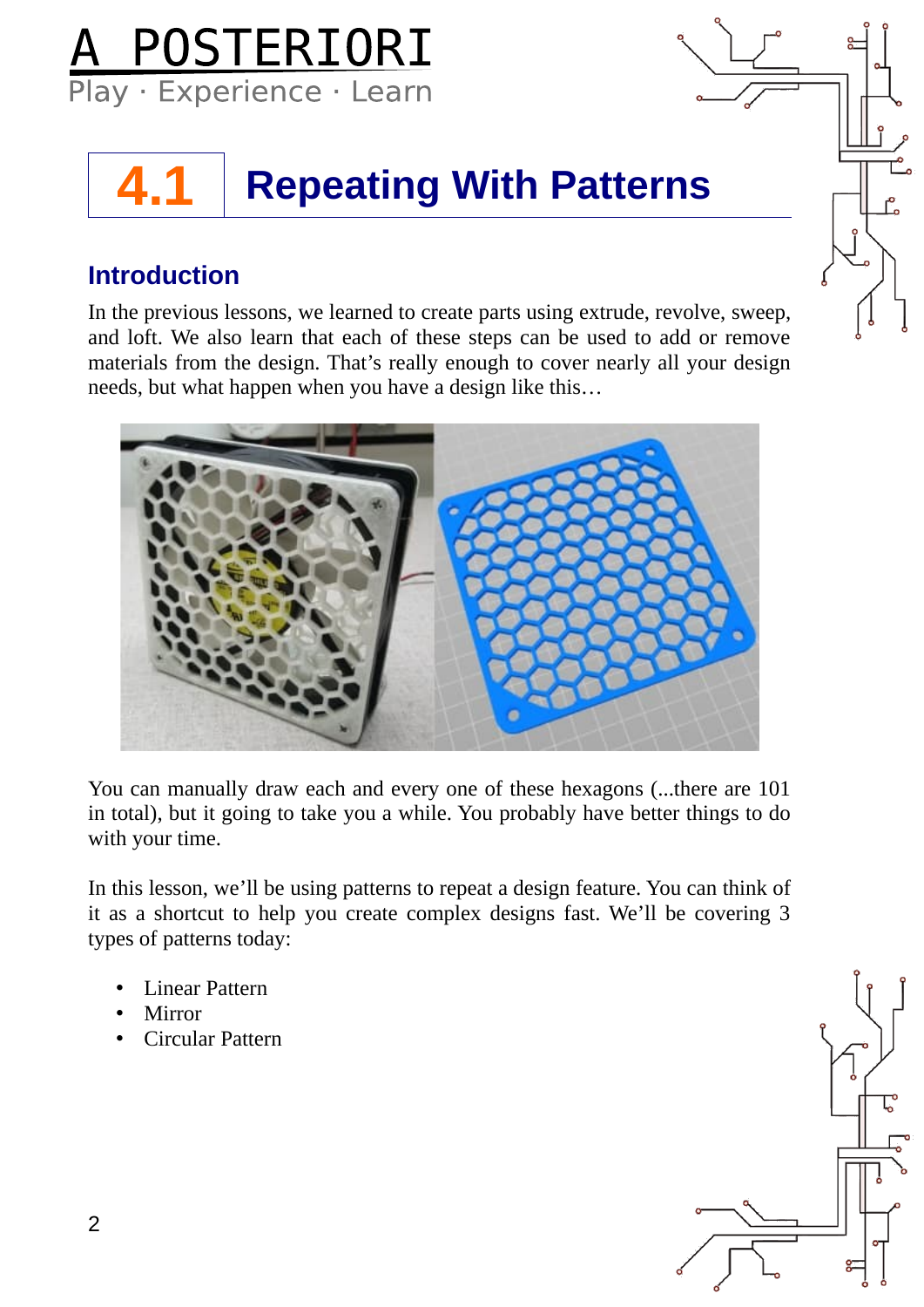

#### **Linear Pattern**

A linear pattern is used when we want to repeat a feature in one or two direction (eg. up-down, left-right). For this first exercise, we'll be re-creating this storage basket design…



The holes in the basket are ideal for a linear pattern.

#### **New Design**

From here on, we'll be using the Onshape software. Open the Onshape website and login. We'll be creating a new design. Go ahead and click...

#### Create  $\sim$

.. select **"Document..."**, and give it a name (eg. "Linear Pattern Exercise 1"). You should now be in the **Part Studio**, which looks like this…

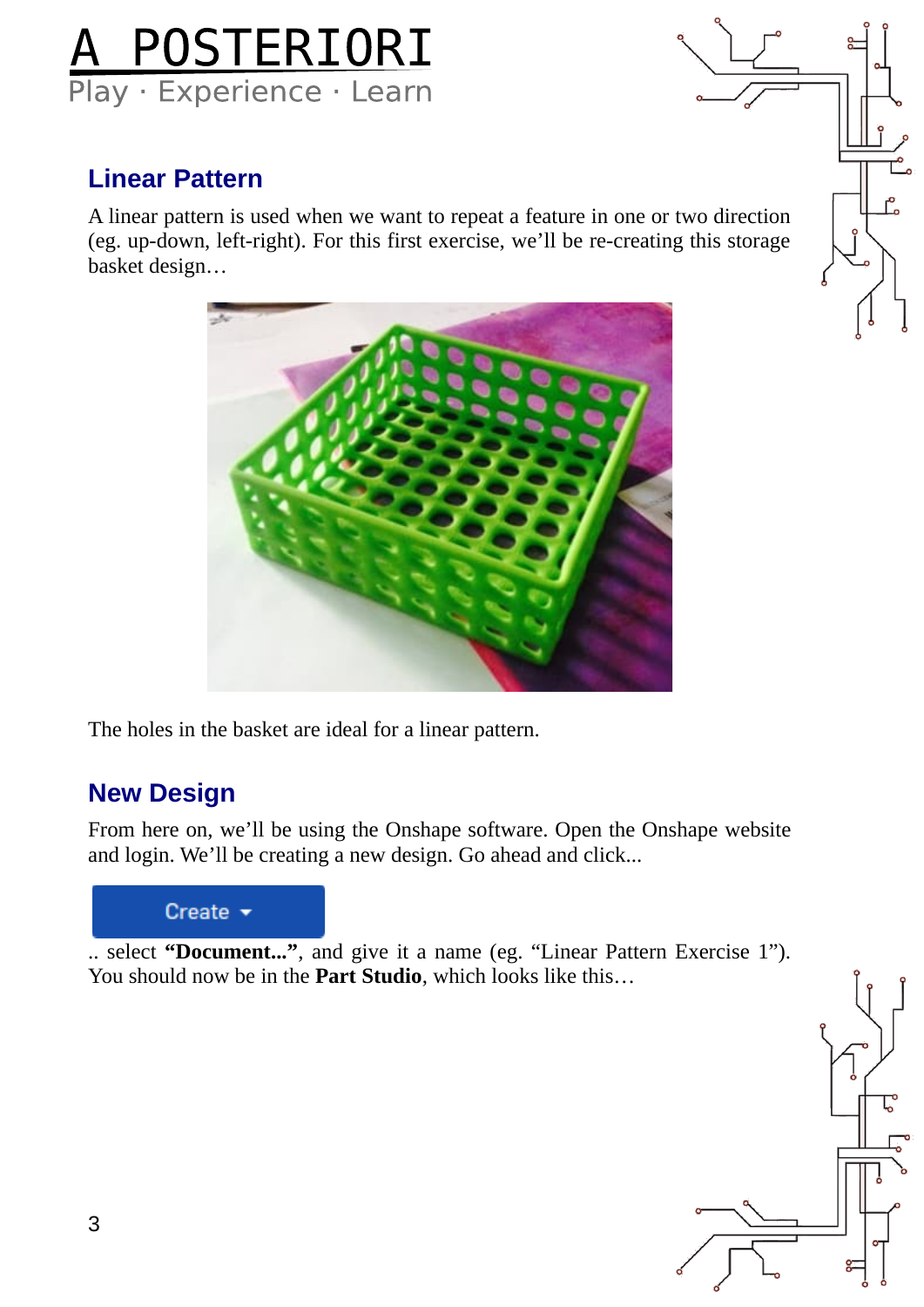

#### **Selecting a Surface (Main Body)**

We'll start by creating the main body of the box without holes. As before, we'll need to start by selecting a surface to sketch on. There are 3 default planes available for us to select (Front, Right, Top). For this exercise, I'm going to choose Top.

Click on the surface to select it (...it'll turn orange), then click...



You're now in the sketch mode, and the tool bar will change to show the sketch tools...

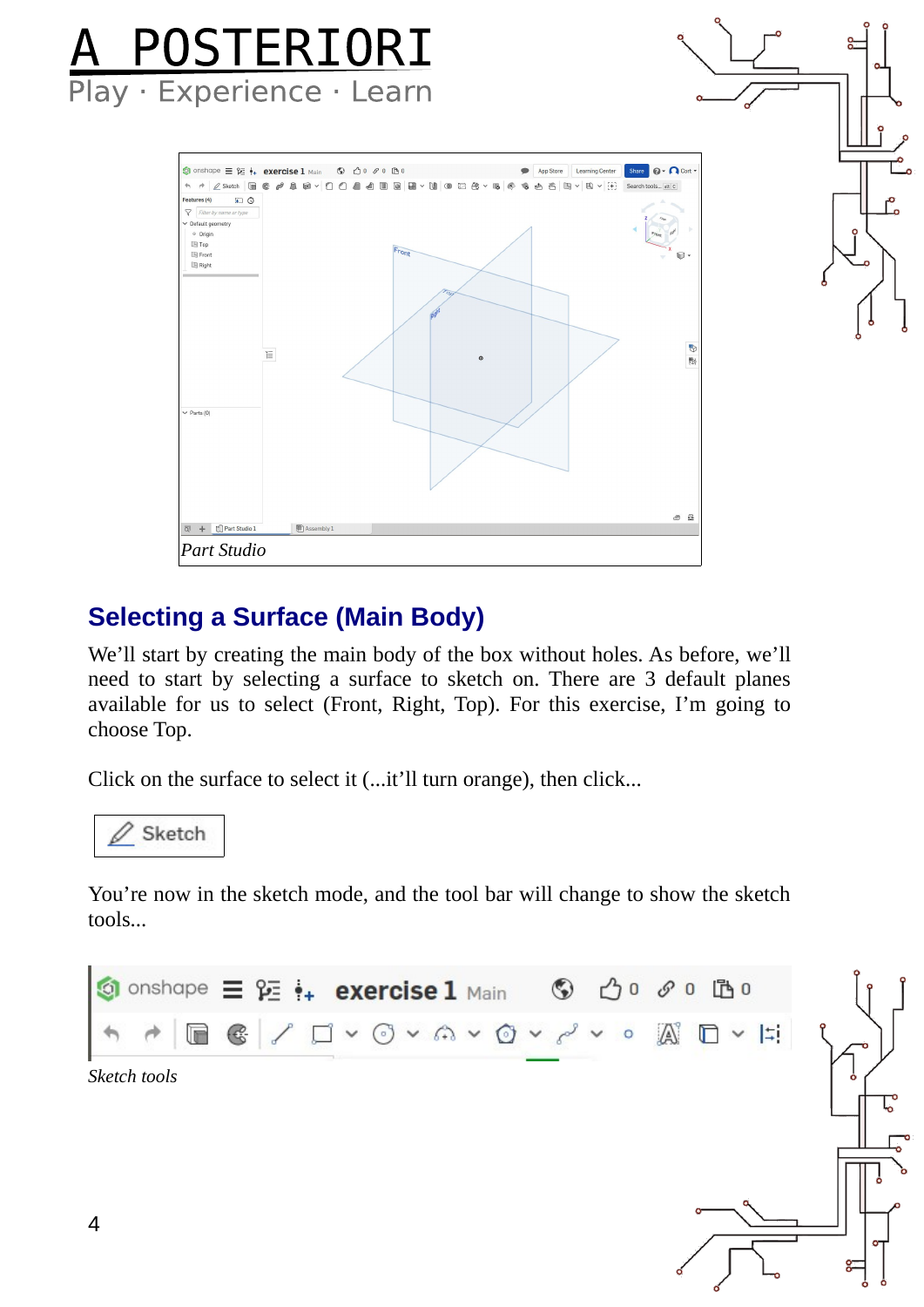

#### **Sketching (Main Body)**

The main body of the box is basically a square, so we'll start with that. Draw the following using a **center point rectangle**.

#### **Dimensions (Main Body)**

After you are done sketching, set the dimensions accordingly.

Click on the dimensions button...



...then click on the drawing to set dimensions.

- Click on the vertical line and set the length to 150mm
- Click on the horizontal line and set the length to 150mm

If you have done all of these correctly, there should be no blue lines or points remaining. The sketch is now "fully defined".

Sketch<sub>1</sub>

#### **Extrude (Main Body)**

We want our box to be around 50mm tall, so select the sketch and click the extrude button.

#### **Selecting a Surface (Compartment)**

 $\vee$  x

Now our shape is just a plain box. We'll need to cut out the compartment in the middle or we won't be able to store anything in this basket.

Select the top surface of the box.



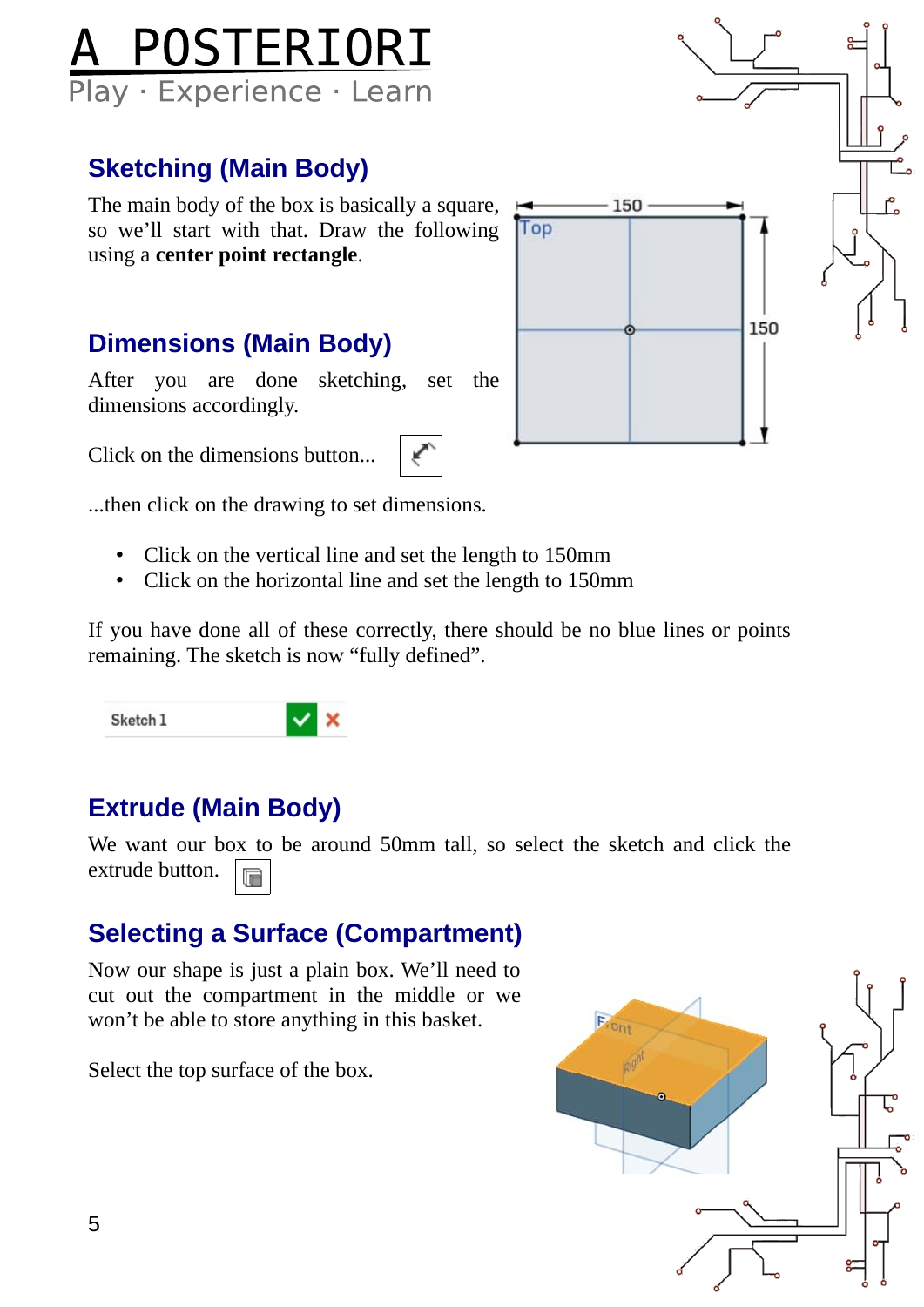

#### **Sketching (Compartment)**

Draw the box as follows, again using a center point rectangle.

#### **Dimensions (Compartment)**

We want the walls of the box to be 3mm thick, so the opening in the center should be 144mm wide. Draw the following.



#### **Extrude (Compartment)**

Since our box is 50mm tall, and we want the bottom floor to be 3mm thick, we'll need to cut 47mm away. Click on the extrude button, select "Remove", and set the depth to 47mm. At this point, you should have this…



#### **First Hole (Bottom)**

Select the bottom of the box...

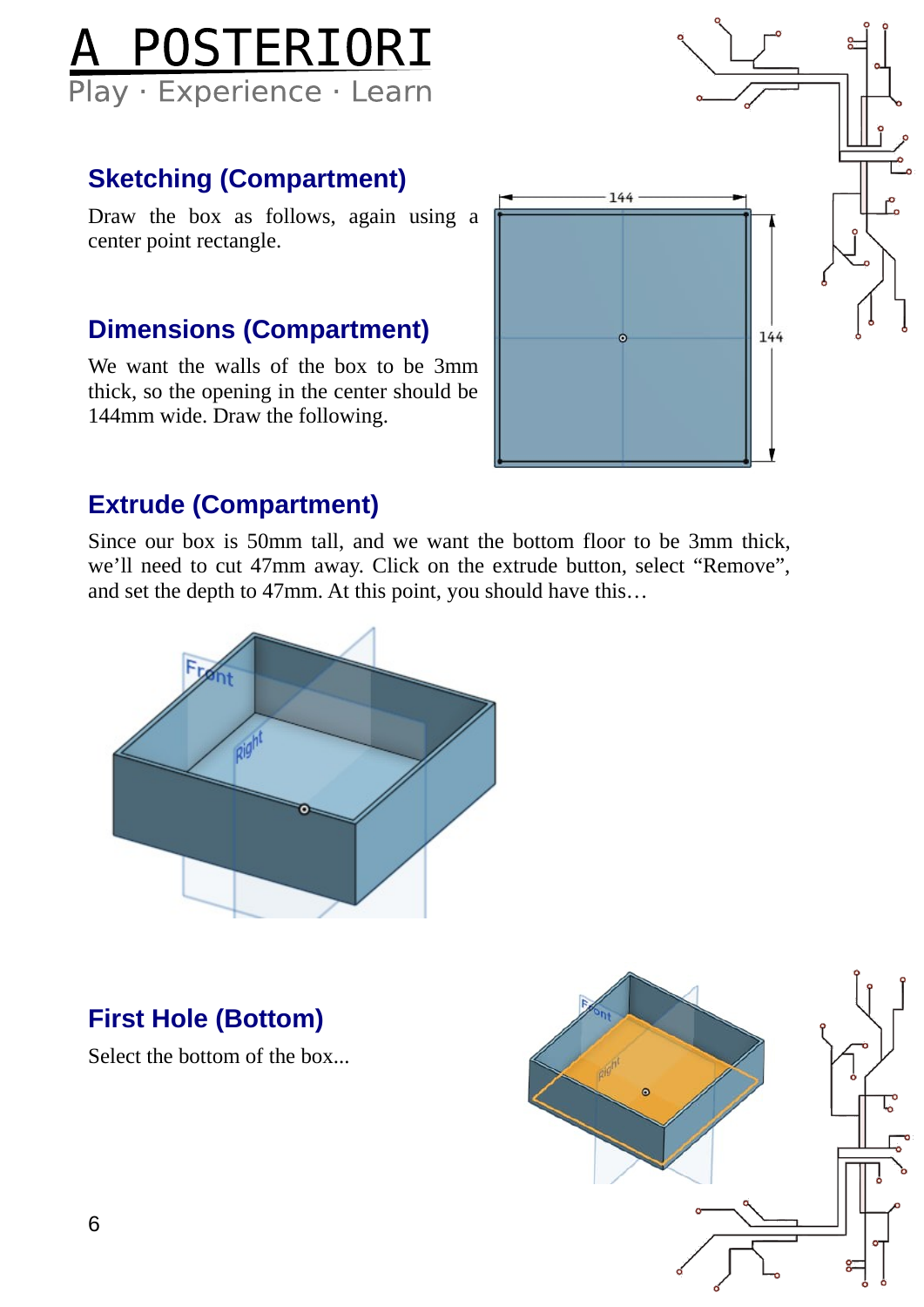

...and sketch the following.

The circle should be centered on the origin.

When done, select the sketch, click extrude and choose "Remove". The depth should be at least 3mm.

#### **Linear Pattern**

Now that we have the first hole, we are ready to repeat it using patterns.

Click the Linear Pattern button. If the Linear Pattern button isn't shown, you

里

There are a few types of pattern:

may need to click the arrow next to it.

- Part pattern
- Feature pattern
- Face pattern

Make sure to choose "Feature pattern".

Set everything according to the image on the right. You should now have a model that looks like this...



| Feature pattern     |                  |                 |
|---------------------|------------------|-----------------|
| Features to pattern |                  |                 |
| Extrude 3           |                  |                 |
| Direction           |                  |                 |
| Edge of Extrude 2   |                  |                 |
| <b>Distance</b>     | $9.5 \text{ mm}$ |                 |
| Instance count      |                  | 8 <b>K</b>      |
| <b>O</b> Centered   |                  |                 |
| Second direction    |                  |                 |
| Direction           |                  |                 |
| Edge of Extrude 2   |                  | - 32            |
| Distance            | $9.5 \text{ mm}$ |                 |
| Instance count      |                  | $8\not\!\equiv$ |
| <b>O</b> Centered   |                  |                 |

The model is still missing the holes on the side walls, but I'll be leaving that for you to attempt in the later design challenges.

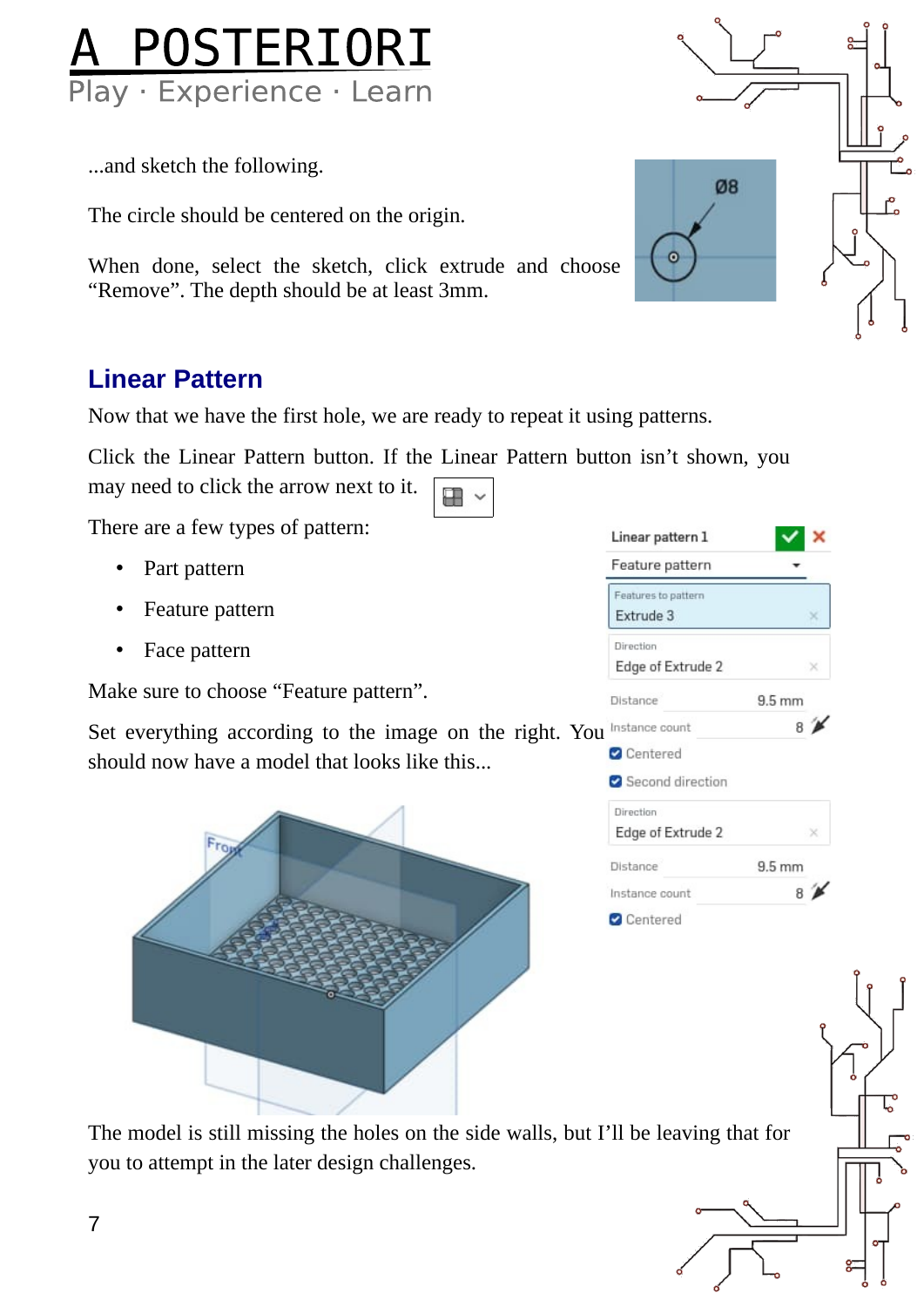## A POSTERIORI<br>Play Experience Learn

#### **Mirror**

A mirror pattern is used when we want to repeat a feature in a mirror image. If your design is symmetrical, this will allow you to draw only half of it, and use mirror to create the other half.

#### **Circular Pattern**

A circular pattern repeats a feature around an axis. This is useful when our model is circular in shape (eg. a wheel or a gear).

#### **New Design (Gear)**

Save your previous design and create a new document. We'll be using mirror and circular pattern to create a gear in this exercise, so you can name your document "Gear exercise".

At this point, I'm going to assume that you already know the basics of selecting surface, sketching, and dimensioning, so I'm not going to go through every single step.

#### **Main Body (Gear)**

Sketch the following on the top plane and extrude it to a thickness of 5mm.

You should end up with the shape below…







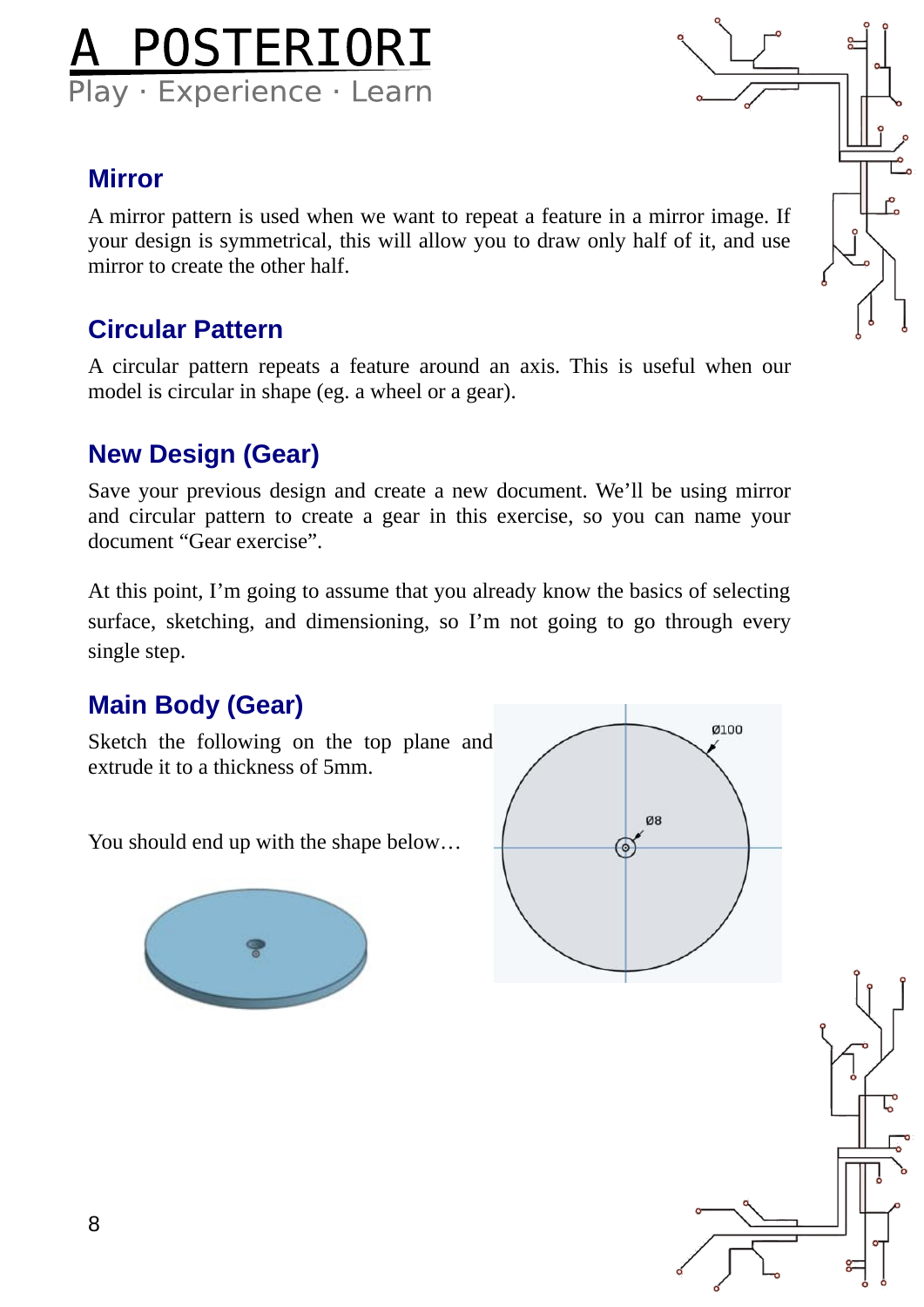## A POSTERIORI

#### **Half a Gear Teeth (Gear)**

Sketch the following. This is a tricky sketch, so take note of the following.

- The 8mm vertical line is aligned to the origin.
- The diagonal construction line connects the top of the 25mm to the side of the circle.
- The diagonal black line is drawn using the construction line as a guide.
- The dimensions of the lines outside of the circle are unimportant, but the lines **must** be there.

When you're done with the sketch, perform an extrude (remove). Your model should now look like this…





#### **Fillet One Side (Gear)**

Select the edge shown on the right, and perform a fillet. Set the fillet to 1mm.

After the fillet:



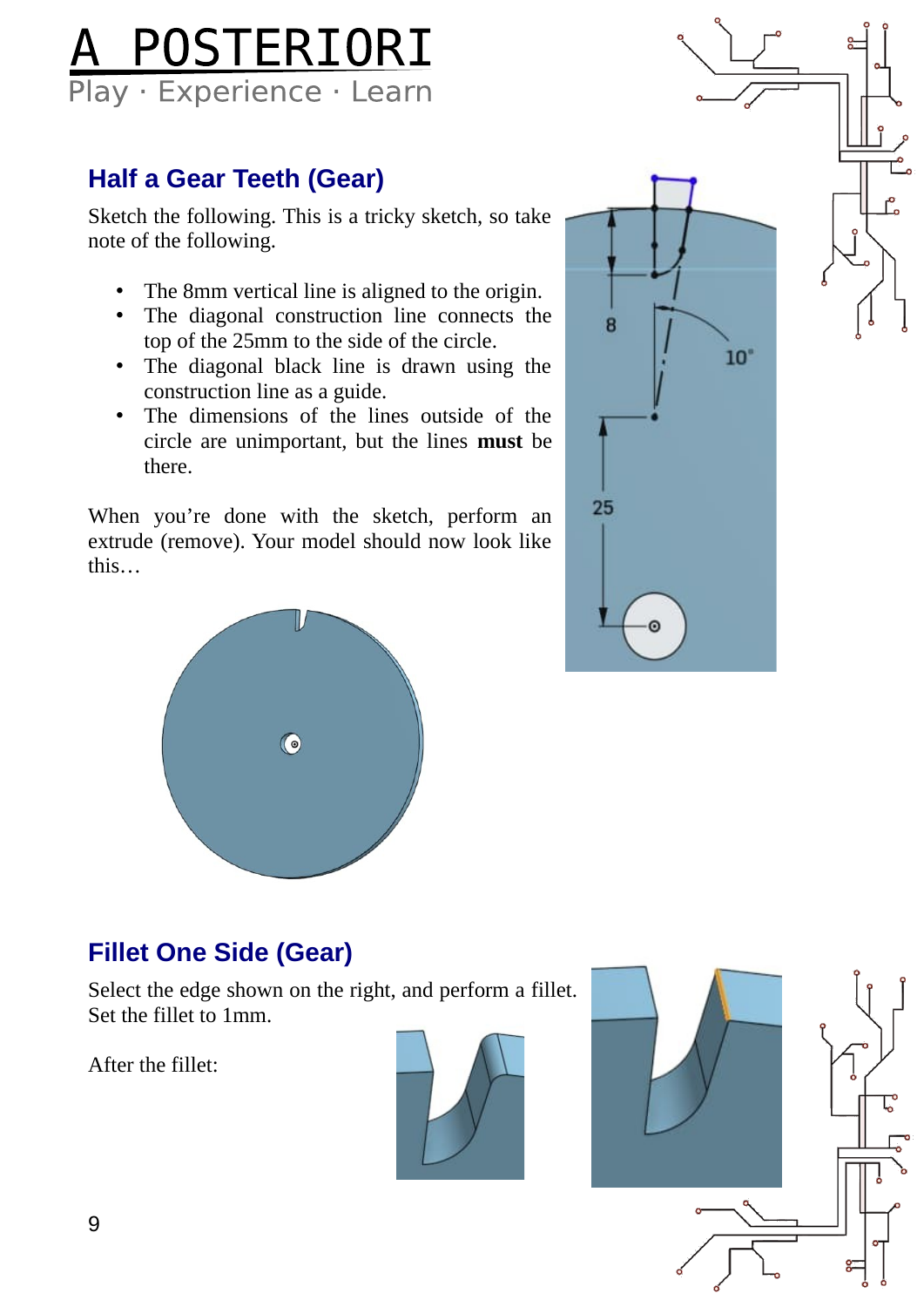

#### **Mirror (Gear)**

Click the mirror button. n

Under "Features to mirror", select both the last extrude and the fillet.

Under "Mirror plane", select the Right plane.

When you're done, you should have this model…



#### **Circular Pattern (Gear)**

Click the "Circular Pattern" button. If the Circular Pattern button isn't shown, you may need to click the arrow next to it. ෯෧

Set it to "Feature pattern" mode, then under "Features to pattern", select the last extrude, fillet, and mirror.

For "Axis of pattern", select the edge of the main body (...either the outer circle or the small inner circle). This will set it to the axis of the circle.

For "Instance count", set it to 28.

When you're done, your model should look like this…



Save your design, you'll be using it again during the design challenge.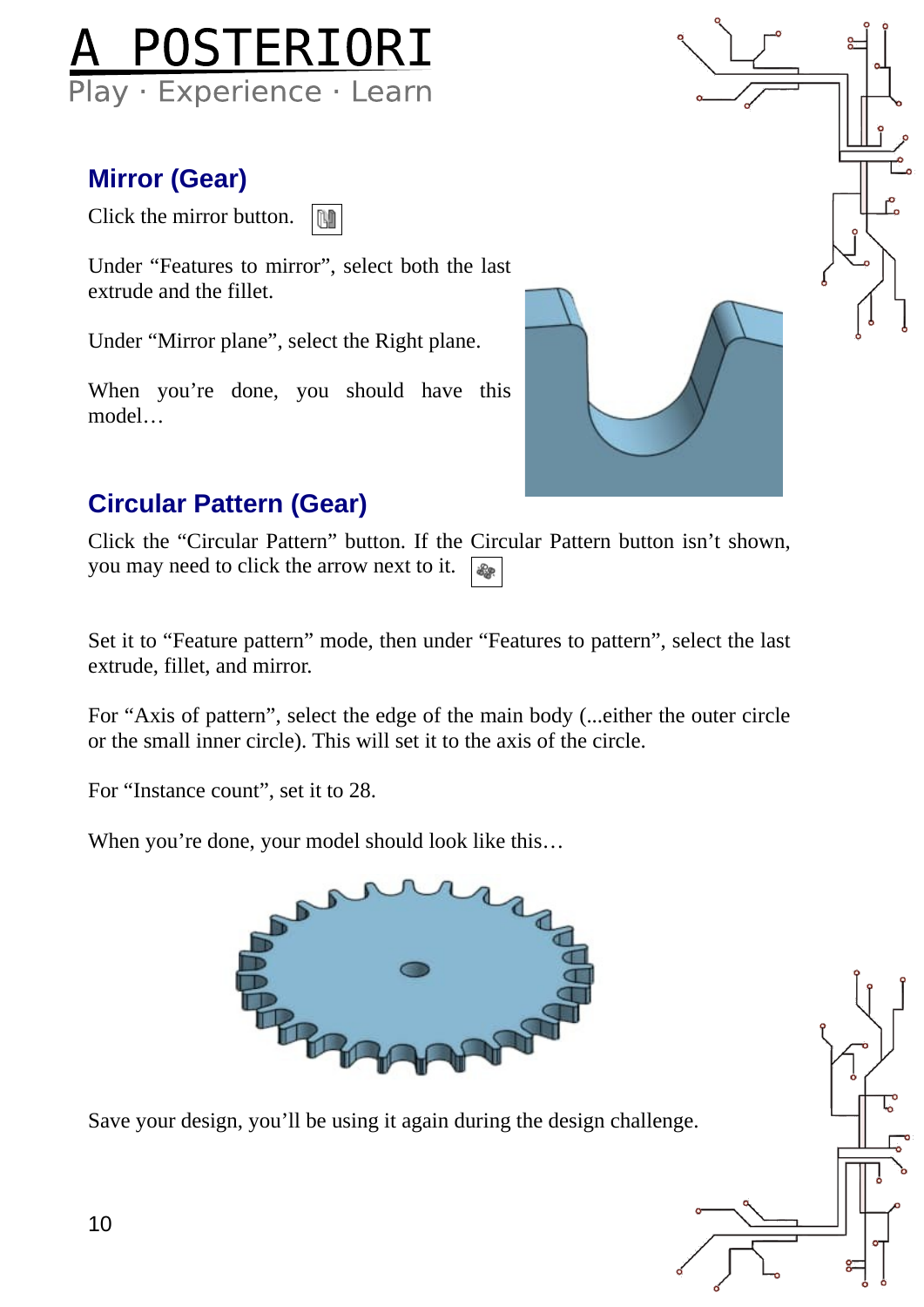

## **4.2 Design Challenge**

#### **Why?**

You'll never truly learn if you're just following instructions. The following exercises challenges you to figure out how to create the designs on your own. We have already covered all the necessary techniques, so it's just a matter of applying them.

#### **How?**

- 1. Pick a challenge. You don't need to start from the first one.
- 2. Look at the image of the complete design.
- 3. Read the tips (...if any)
- 4. Note that dimensions are not given. You should choose your own. Because of that, your model may look a little different, and that's ok.
- 5. Some of the challenges make use of past designs. You can open up your past designs and continue from there.

#### **Challenge 1**

This is a continuation of the gear that we have drawn earlier. Modify your design to look like the following...



*The rectangular hole in the center is called a "keyway". It's a common feature in real gears.*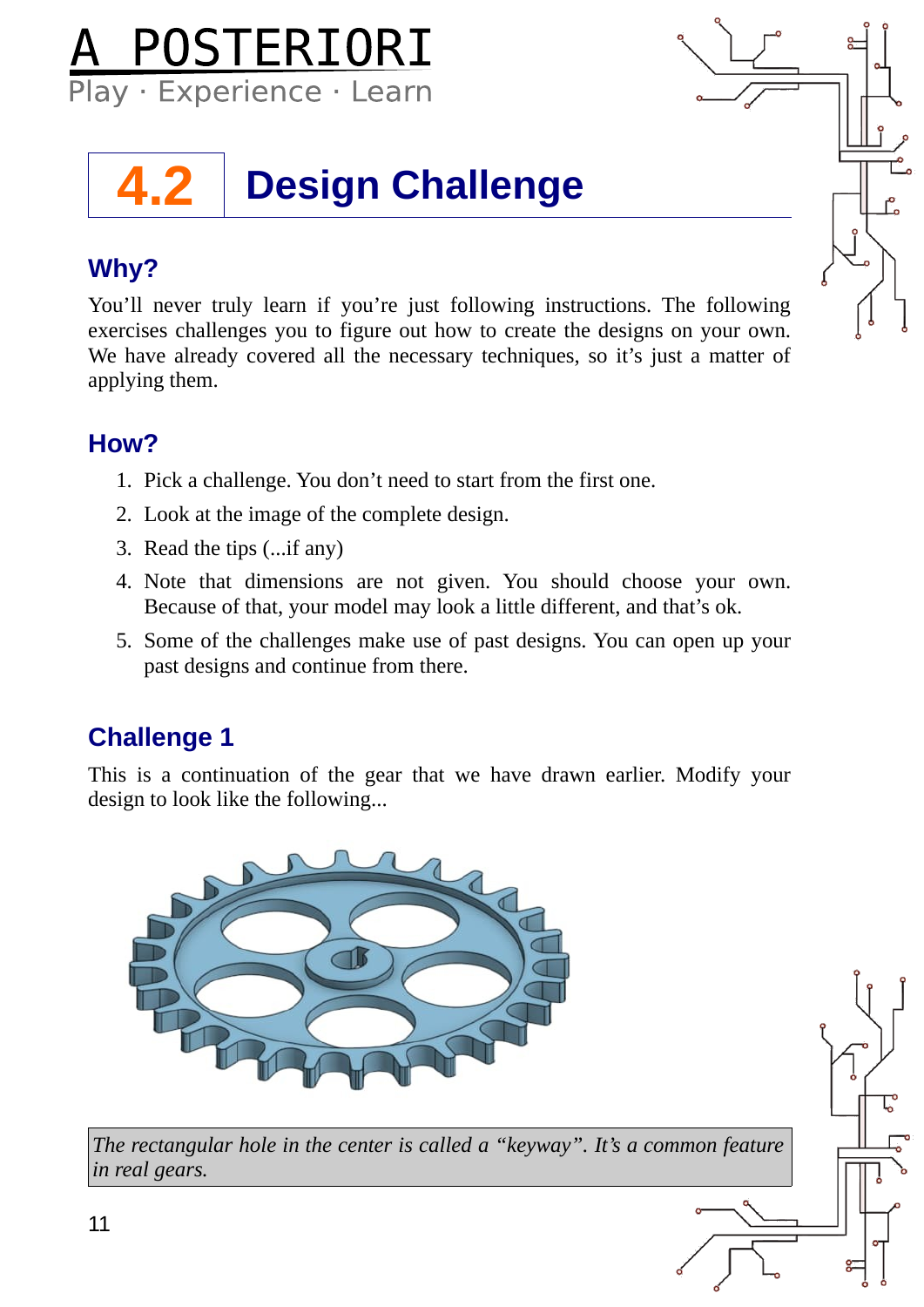

#### **Challenge 2**

This is a continuation of the box that we have drawn earlier. Modify your design to look like the following...



Tip: If the linear pattern is not appearing in the correct direction, you can change the direction using this button (...next to Instance count).

#### **Challenge 3**

This is a new design. It may look intimidating, but it's actually very easy to create.

**Tips:**

- Create one spike using revolve.
- Multiply the spike using a circular pattern followed by a linear pattern